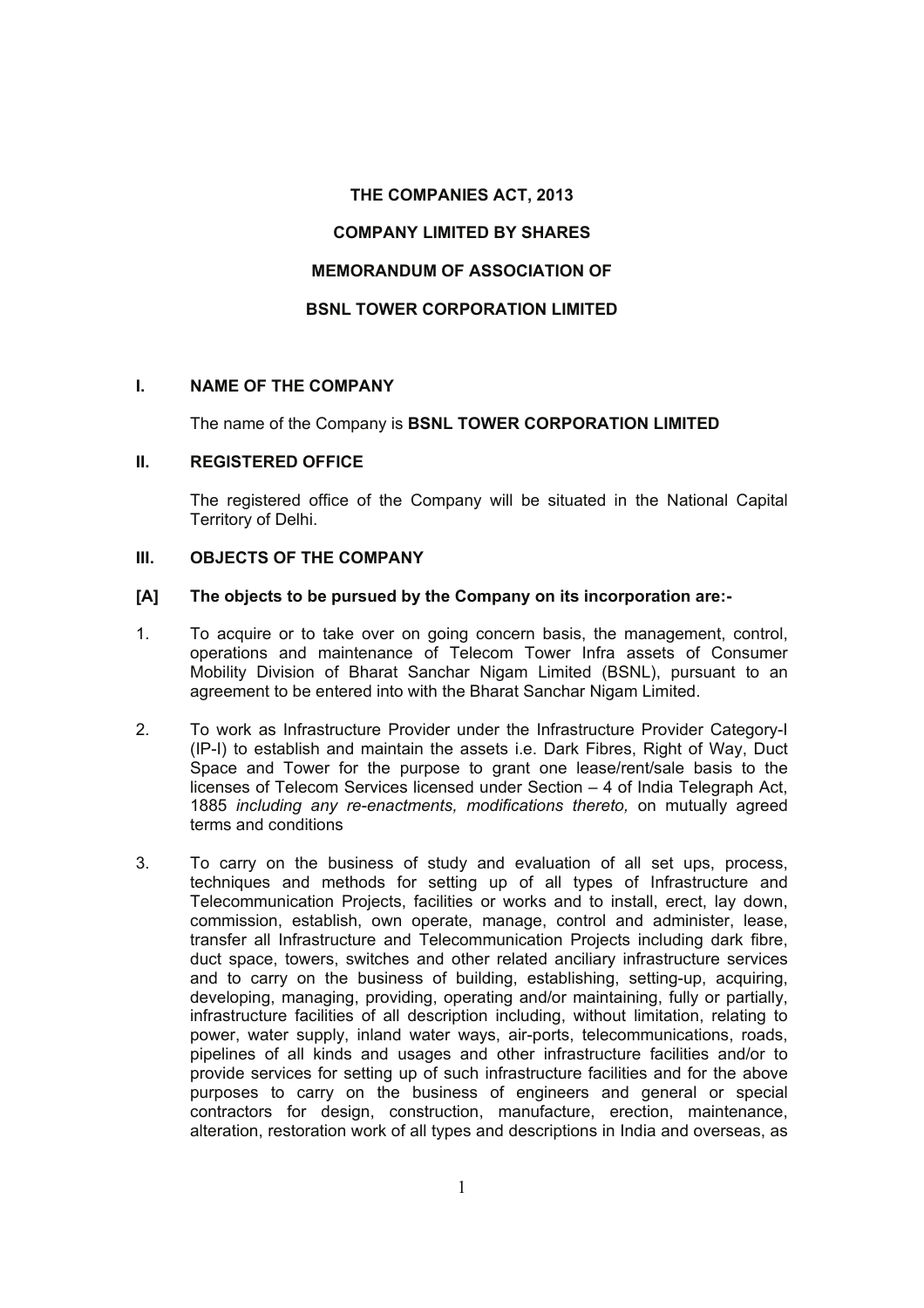contractors or subcontractors for the whole or part of such works including water works, oil wells, tramways, dams, bridges, underground railways, cable cars, docks, wharves, jetties, power generation and/or distribution, factories, mills, drainage and sewage works, roads, airfields, airstrips, airports, helipads, cable lines, power transmission towers, towers and networking of all types, wagons shelters and vessels of every description for use on or under the land, water and air and buildings and structures of all types and descriptions and for the purpose to acquire any lands, buildings, tenements, premises, equipments, spares/parts of all kinds, description, design, configuration and in connection therewith to provide any consultancy, project management services, hardware or software implementation, customization, certification, inspection, resource pool management in relation to all kinds of infrastructure services inter-alia including but not limited to telecom, cellular services, basic telecom services, IT enabling services, industrial purpose and other infrastructure industries and in connection therewith to acquire, sell, dispose off, lease, hire goods/services of any nature/description.

- 4. To enter into any arrangements with any Government authorities, municipal, local or otherwise or any persons or company that may deem conducive to the objects of the company or any of them and to obtain from any such Government, authority, person or company any rights, privileges, charters, contracts, finance, licenses and concessions including in particular rights in respect of railway, waterways, roads and highways, which the company may think fit desirable and carry out, exercise and comply therewith.
- 5. To plan, establish, develop, provide, operate, maintain, upgrade and modernise existing and future communication systems and networks within India and out side India.
- 6. Without prejudice to the above to plan, establish, develop, provide, operate and maintain all types of telecommunication networks, systems and services including telephone, telex, message relay, data transmission, facsimile, television, telematics, value added network services, new business services, audio and video services, maritime and aeronautical communication services and other telecommunications services as are in use elsewhere or to be developed in future.
- 7. To design, modify, develop, manufacture, lease, assemble, maintain, rent out and deal in computers and peripheral equipment, visual display units, terminals and adapters which incorporate or are capable of being incorporated in, or which use or are used in conjunction with, in connection with or ancillary to telecommunication systems or services or telecommunication apparatus and equipment; to provide technical and advisory services for users and potential user of such items and to devise and supply computer programs and other software for such users in respect of all or any of the foregoing.
- 8. To carry out the business of operating a cable television, broadcast television or radio station, setup platform for DTH services, cable feed, satellite, or fibre optic cable.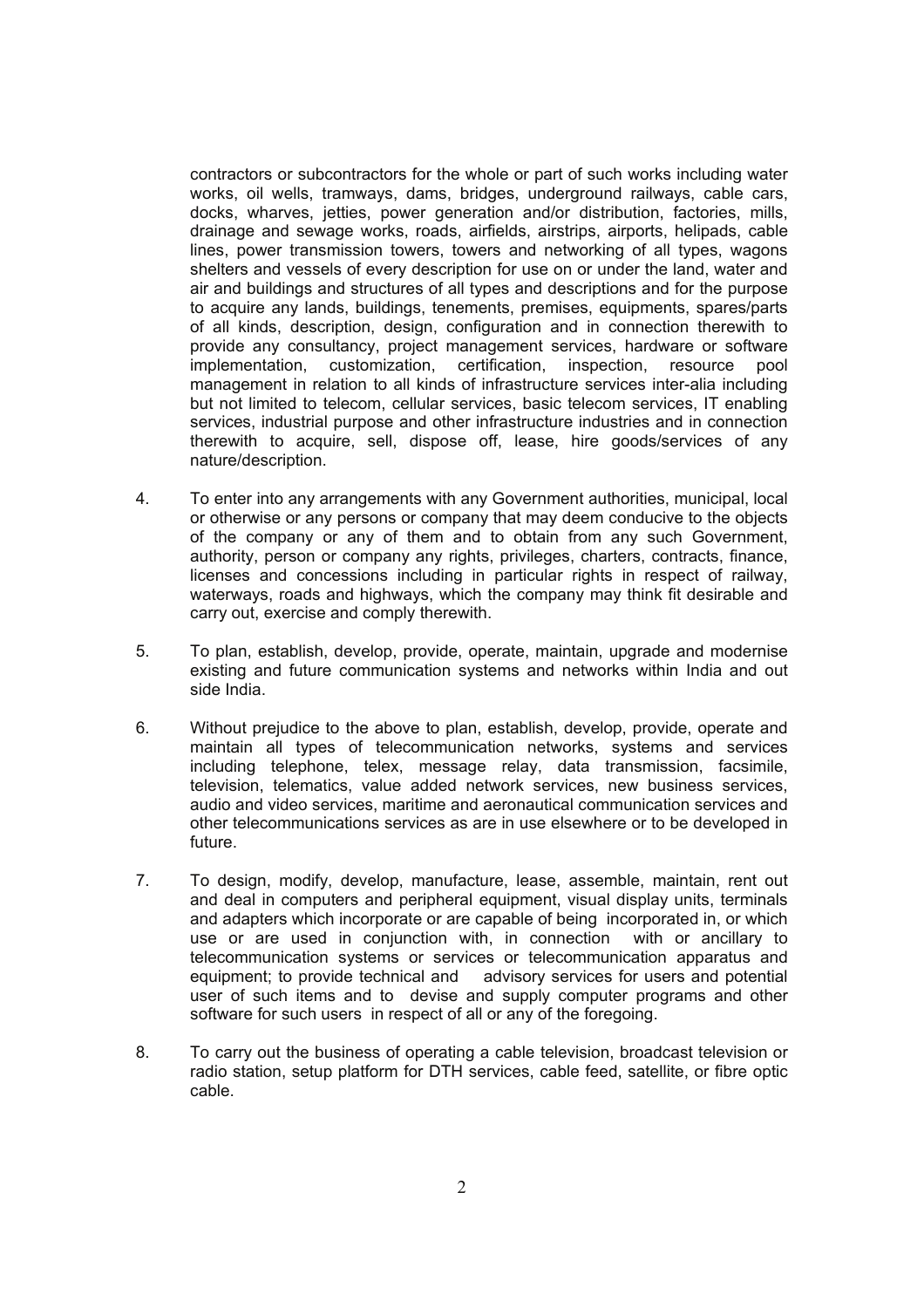- 9. To invent, design, develop, lease, construct, manufacture or get manufactured, produce, erect, assemble, test, import, export, alter, install, maintain, repair, renovate, refurbish, recondition, utilise, operate, manage, acquire, seII, hire, hirepurchase, hire out, supply and otherwise deal in plant, equipment, systems and apparatus for the purposes of communications of all kinds (including, without prejudice to the generality of the foregoing, plant, equipment and apparatus which is intended for, or capable of, or designed for use in, with, in connection with, in conjunction with, connected (directly or indirectly) to, or ancillary to, all, part or parts of telecommunication, data processing systems including, but not limited to, data processing hardware, data processing software and related equipment or accessories, information storage or retrieval or process control systems, services, facilities, apparatus, plant and equipment as the case may be), and anything capable of being used for or in connection with or ancillary to such plant, equipment and apparatus as aforesaid.
- 10. To conceive, design, build, construct, maintain, enlarge, pull down or remove or replace, improve or develop and work, manage and control any residential and/or office buildings, godowns, warehouses, commercial complexes, rails & roads, highways, bridges, culverts, dams, shops, machinery and plant and telephone exchanges, coaxial stations, microwave stations, repeater stations, telecommunication lines, cables, towers etc.
- 11. To conceive, design and execute Infra works including Smart City Projects, wherever required to get itself registered with appropriate Central / State Ministry(ies) / Department(s) and/or their respective regulatory body(ies), agencies or local body(ies) as a Public Work Agency for undertaking the execution of various Civil, Electrical and Architectural works and maintenance activities.

### **[B] Matters which are necessary for furtherance of the objects specified in clause III [A] are:-**

- 1. To invent, design, develop, construct, manufacture or get manufactured, produce, erect, assemble, test, import, export, alter, install, maintain, repair, renovate, refurbish, recondition, utilise, operate, manage, purchase, sell, hire, hire-purchase, hire out, supply and otherwise deal in all kinds of equipment, apparatus (including, without limitation, satellites and orbiting apparatus), plant, machinery, appliances, articles, furniture, things, accessories, components, fittings, tools, materials, substances, products, computers, computer programs and software which are required or are likely to be required by the Company or other persons for the purposes of, or in connection with, any of the businesses of the Company or which in the opinion of the Company may be conveniently or advantageously dealt with by the Company in connection or association with any of its objects or the objects of any of its subsidiaries.
- 2. To acquire, produce, transmit, publish, print and reproduce data and information in any form whatsoever (including, without prejudice to the generality of the foregoing, visual or audible form and forms capable of being used by, in, or in connection with, computers), and to buy, sell, supply and otherwise deal in directories, databases (including information contained therein), brochures,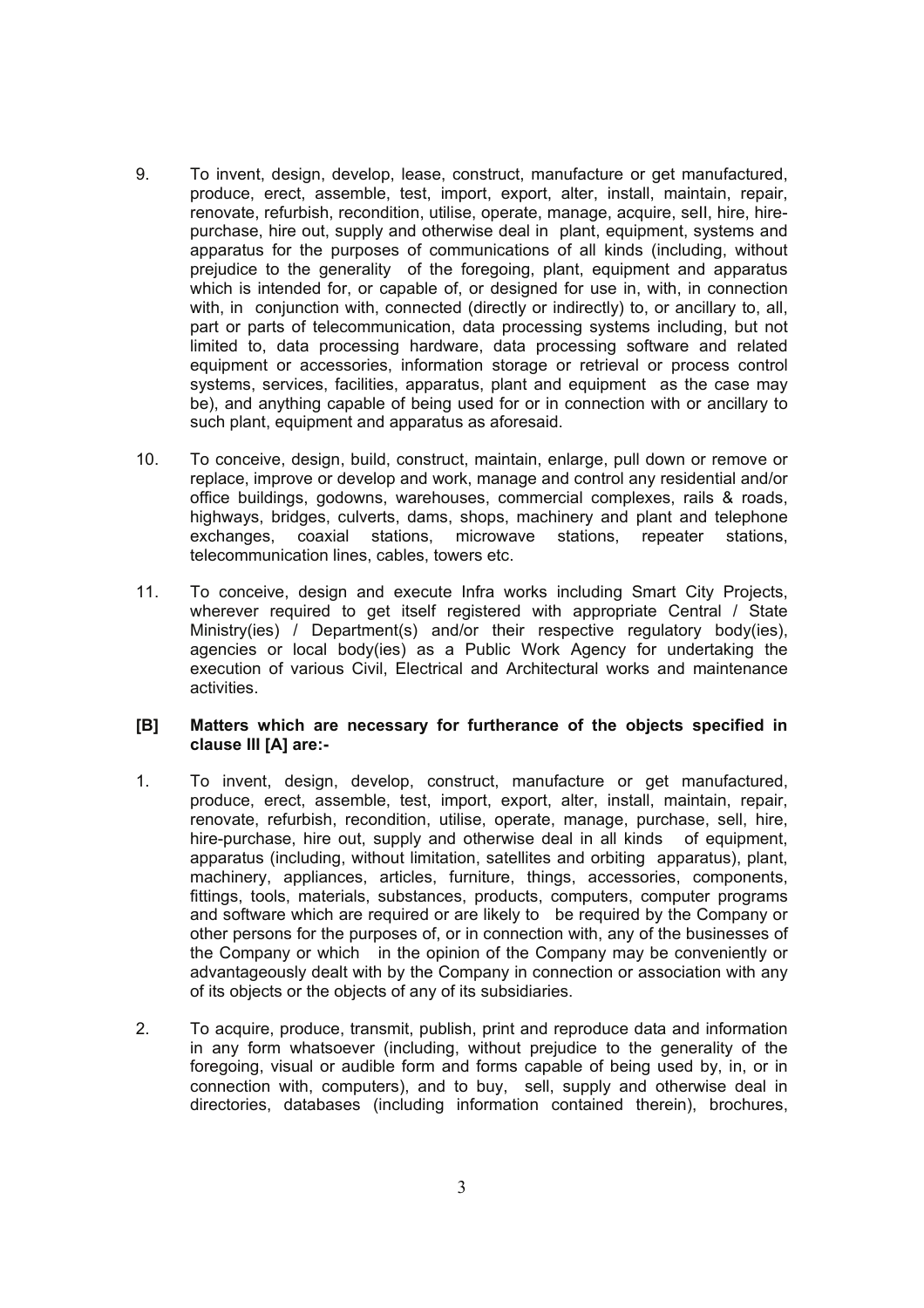manuals, journals, periodicals, magazines, newspapers, books, pictures, photographs, stationery and other documents.

- 3. To build, construct, maintain, enlarge, pull down, remove or replace, improve or develop and work, manage, and control any buildings, offices, godowns, warehouses, shops, machinery and plant and telephone exchanges, telegraph office, coaxial stations, microwave stations, repeater stations, telecommunications lines, cables, towers, or any other equipment, plant, machinery connected with design, development, construction, maintenance and operation of telecommunications services and conveniences, which may seem calculated directly or indirectly to advance the interests of the Company and to subsidise, contribute to or otherwise assist or take part in doing any of these things, and/or to join with any other person and/or company and/or with any Governmental authority in doing any of these things.
- 4. To carry on any other business or any business of any other kind or quality whether manufacturing or otherwise which may seem to the Company capable of being conveniently carried on in connection with the above or calculated directly or indirectly to enhance the value of or render profitable any of the Company's properties or rights.
- 5. To operate agency or other services on behalf of any other organization/body.
- 6. To establish agencies and local boards in India and elsewhere in any part of the world and to regulate and discontinue the same; to procure the registration, incorporation or recognition of the Company in or under the laws of any place outside India.
- 7. To accept, design, display, publish, broadcast, transmit, distribute or reproduce in any form whatsoever advertisements and publicity and promotional material of the Company and of other persons; to acquire, dispose of and use advertising time and space in any media; to develop, produce and undertake advertising, publicity and promotional campaigns and competitions for itself and other persons; to undertake, promote and sponsor any product, service, event, individual or publication which in the opinion of the Company will promote advance or publicise any activity of the Company and generally to carry on the business of advertising, public relations and publicity consultants and agents.
- 8. To construct, charter, purchase or otherwise acquire and work satellite, aircraft, cableships and submersibles for the purposes of or in connection with any of the businesses of the Company (including, without limitation, for the laying, repair and maintenance of cables); and to provide facilities for the storage, warehousing, distribution and carriage of cables and other articles and things used for the purposes of or in connection with any of the businesses of the Company.
- 9. To collect and settle revenue, rental, leased charges and other charges payable to the Company by persons, companies, agencies and administrators for the services provided and to utilize the same for the furtherance of the activities of the Company.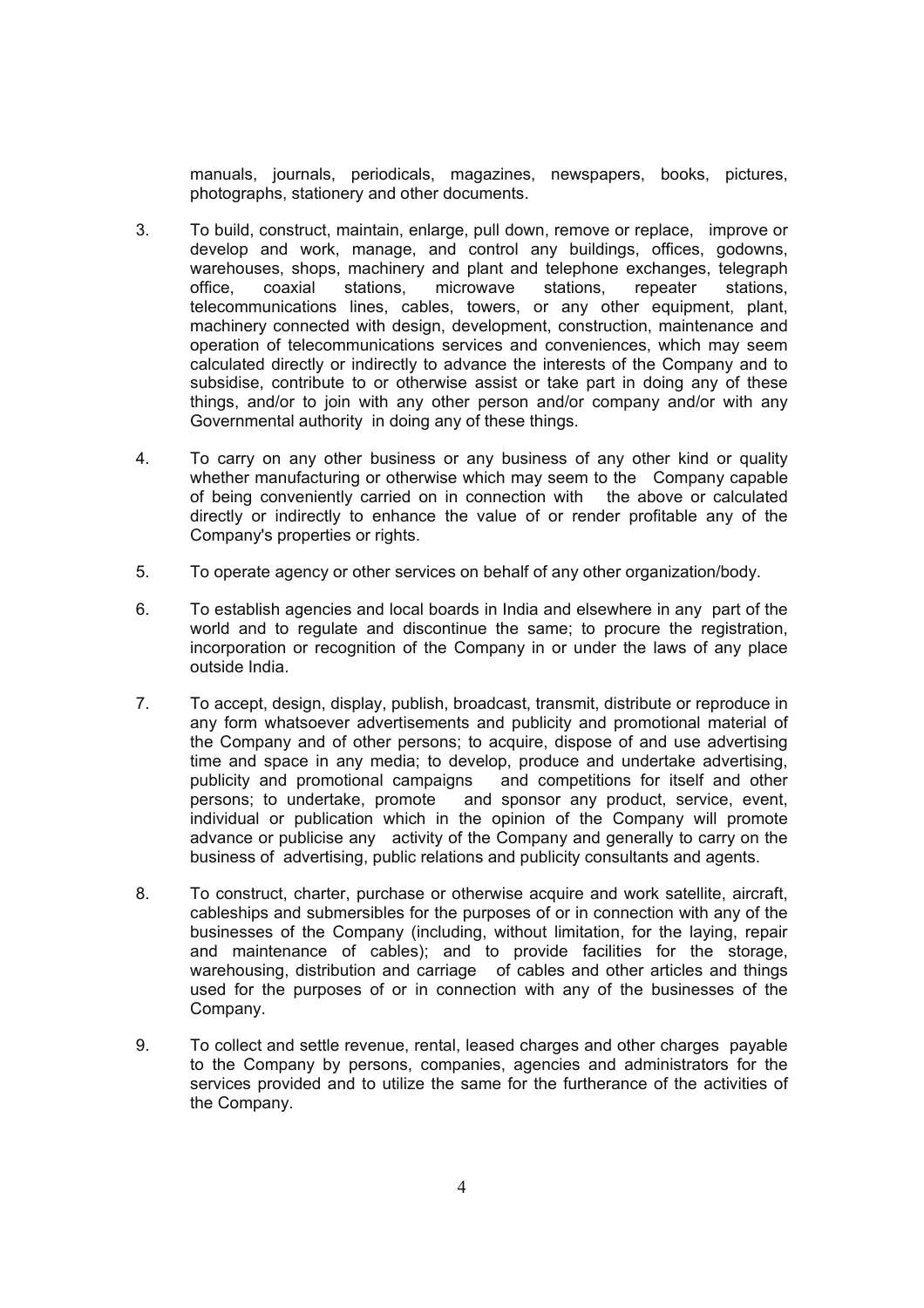- 10. To provide for the benefit of other persons consultancy (including financial consultancy), advisory, training and management services concerning or connected with anything that the Company does in the exercise of its powers or has power to do, or in which the Company has gained or developed expertise in the course of its business, and to provide training and educational courses, instruction, documentation and material for employees of the Company and for other persons in matters which in the opinion of the Company are connected with, or concern or are of benefit to, the businesses and activities of the Company or which utilise the Company's communications systems or services.
- 11. To design, establish, provide, maintain and perform engineering, technical and consultancy services for any administration, person, firm or body corporate, for development of telecommunication projects of all types/ descriptions in India and outside India including but not limited to surveys of all types, feasibility reports, detailed project reports, techno-economic investigations, supply of basic engineering and detailed design and making drawings, layouts and blue prints for construction of telecommunication facilities, preparation of tender documents, tender evaluation, purchase assistance, constructions, supervision, project management, acceptance testing, commissioning, maintenance, training of personnel and such other services.
- 12. To negotiate and/ or enter into agreements and contracts with individuals, companies, corporations, bodies corporate and/or such other organisations in India and abroad including but not limited to governments and governmental or semi-governmental bodies of other sovereign states, for obtaining or providing know-how or technical and/or financial collaboration or any other such assistance for carrying out any business or transactions which the Company is authorised to carry on and also for the purpose of activating research and development and to acquire or provide, exploit, use necessary formulae, inventions, utility models and patent rights for furthering the objects of the Company.
- 13. To represent persons at meetings of local, national and international organisations and bodies concerned with activities connected or associated with any of the businesses of the Company, to provide services of all kinds of such organisations and bodies and to negotiate and enter into national and international agreements and standards relating to matters of concern or interest to the Company or persons represented by or having dealings with the Company.
- 14. To acquire from any person, firm or body corporate whether in India and/or outside India in the public or private sector, technical information, know-how, process engineering, manufacturing and operating data, plans, layouts and blue prints useful for design, erection, construction, commissioning, operation and maintenance of plant and equipment required for any of the business of the Company and to acquire any grant or licence and other rights and benefits in the foregoing matters and things.
- 15. To carry on the business of inventors and to conduct, and to promote the conduct by other persons of, research and development in connection with any of the activities of the Company authorised in this Memorandum and in any other area which might benefit the business of the Company or of persons having or likely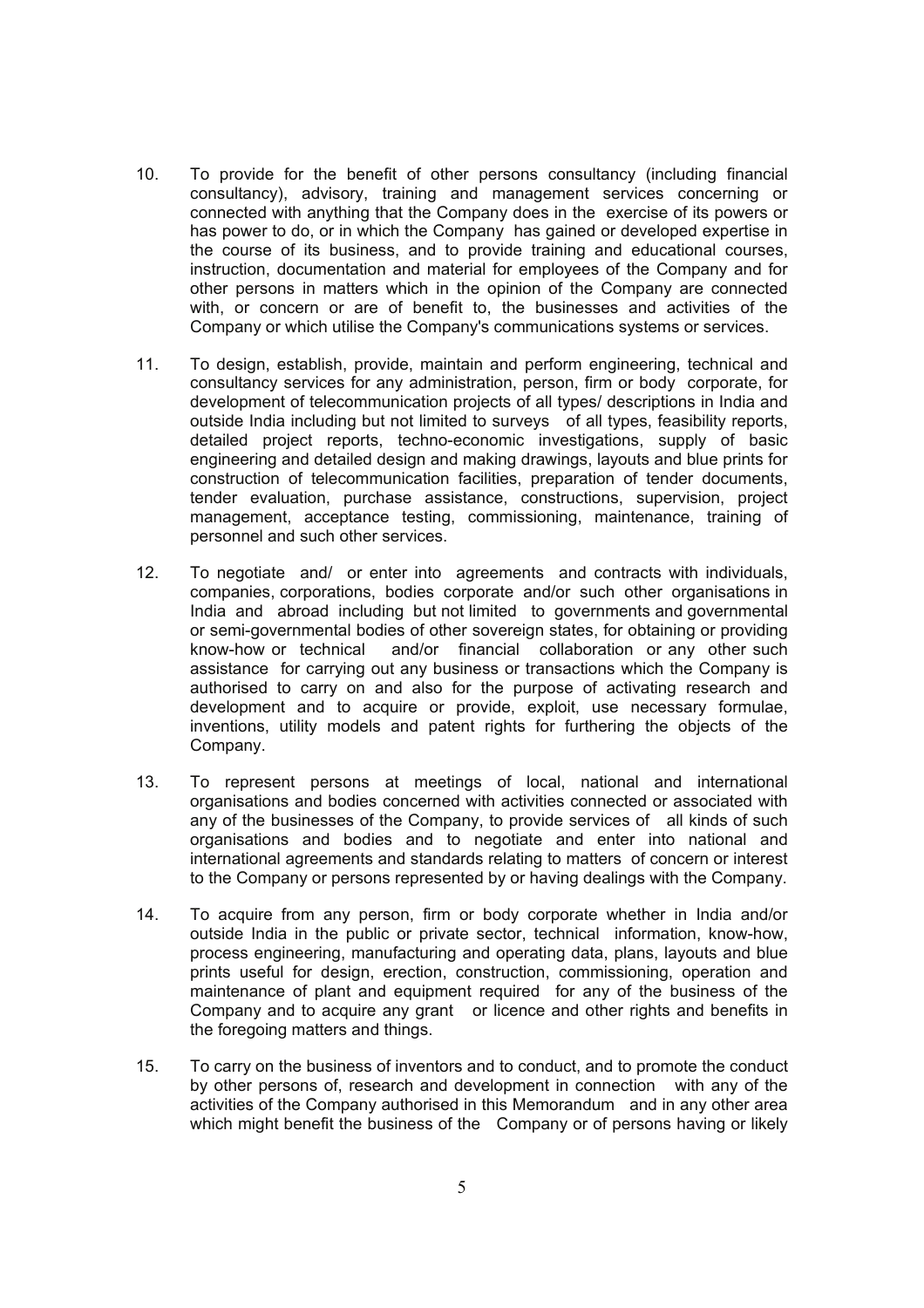to have dealings with the Company; to establish, maintain and operate research stations, laboratories, plants, workshops, field stations, testing sites, facilities and establishments and generally to engage in research and development for the Company and for other persons and to turn to account the results thereof.

- 16. To carry out developmental and research work in connection with the business of the Company and to start or invest in venture fund(s) either by itself or in collaboration with any other institutions.
- 17. To collect prepare, and distribute information and statistics relating to any of the aspects pertaining to telecommunications working in India or outside and to promote or propose such methods, studies and measures as may be considered desirable by or beneficial to the interest of the Company.
- 18. To apply for, purchase, or otherwise acquire, and protect and renew in any part of the world any patents, patent rights, bravet d'inventions, trade marks, designs, licences, concessions and the like, conferring any exclusive or non-exclusive or limited rights, their use, or any secret or other information as to any invention which may seem capable of being used for any of the purpose of the Company or the acquisition of which may seem calculated directly or indirectly to benefit the Company, and to use, exercise, develop or grant licences in respect of, or otherwise turn to account the property, rights or information so acquired, and to expend money in experimenting upon testing or improving any such patents, inventions or rights and without prejudice to the generality of the above, any contracts or in relation to the supply and sale of any materials, articles, or things for or in relation to the construction, execution, carrying out, improvement, management, administration or control of any works and conveniences required for the purpose of carrying out any of the aforesaid business and to undertake, execute, carry out, dispose of or otherwise turn to account such contracts.
- 19. To loan/depute on suitable terms the Company's technicians, experts and others to parties in India and/or outside India for development of telecommunication projects of all types and descriptions and to send out to foreign countries the Company's technicians, experts, plans and drawings, plant and machinery and tools and other appliances in connection with development of telecom projects.
- 20. To employ, subject to Government's rules and regulations, foreign and other technicians or experts or advisors for the furtherance of Company's objectives as aforesaid.
- 21. To raise necessary financial resources for development needs for communication services/facilities and other businesses managed by the Company.
- 22. Subject to the applicable laws and regulations, to borrow or raise money or to receive money on deposit or loan including public deposit at interest otherwise in such manner as the Company may think fit and in particular by the issue of the debentures or debenture stock or bonds, perpetual or otherwise, and which may or may not be convertible into shares, in this or any other company, and to secure the repayment of any such money borrowed, raised or received, or owing by mortgage, pledge, charge or lien upon all or any of the property, assets, or revenue of the Company (both present and future) including its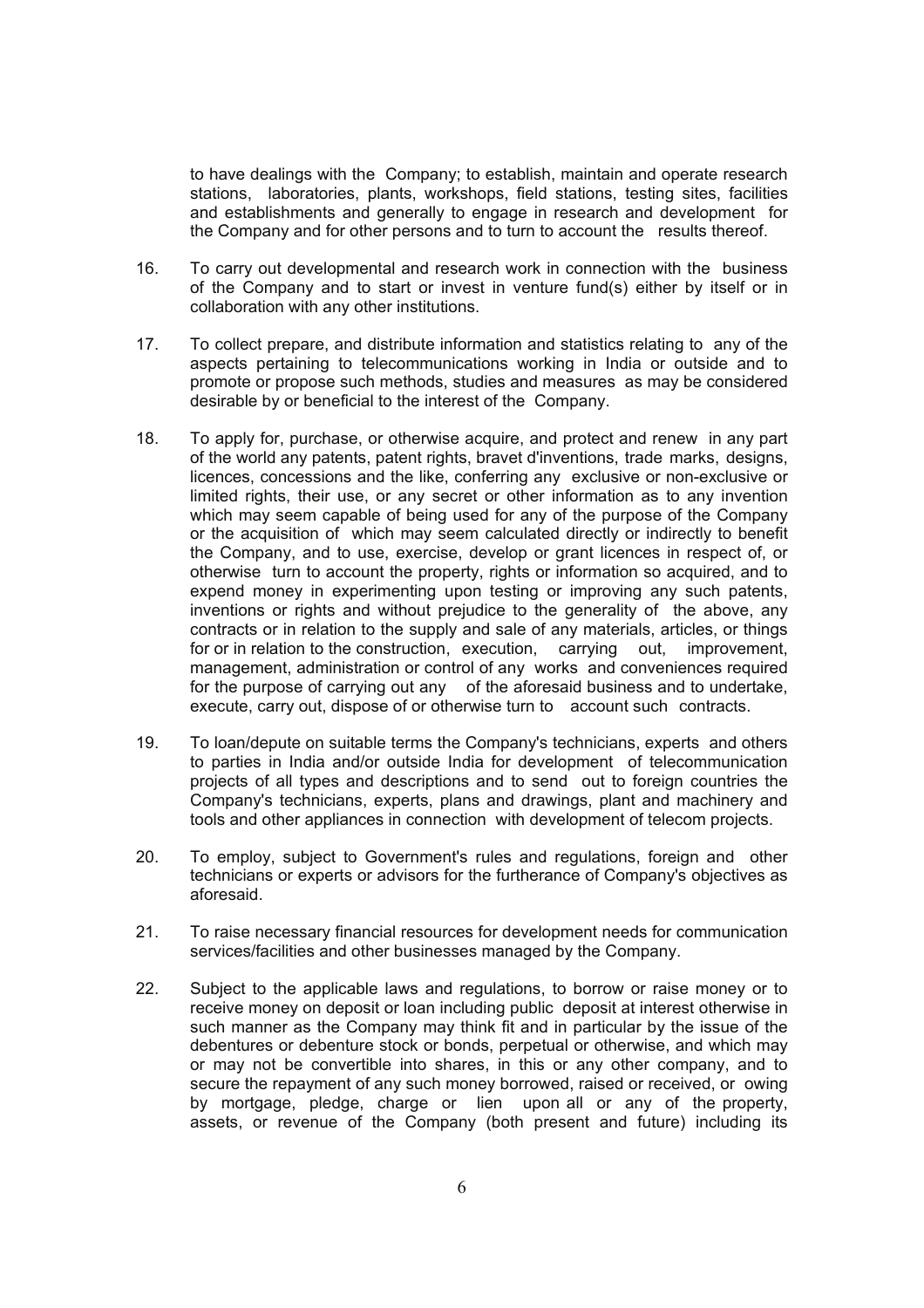uncalled capital and to give the lenders or the creditors the power of sale and other powers as may seem expedient to purchase, redeem or payoff any such securities and also by a similar mortgage, charge or lien to secure and guarantee the performance of the Company or any person, firm or company or any obligation undertaken by the Company of any other person, firm or company as the case may be.

- 23. Subject to the applicable laws and regulations, to receive money on deposit for interest or otherwise and to lend or advance money with or without security to such companies, firms or persons and on such terms and conditions as may seem expedient and in particular to customers, suppliers or others having dealings with this Company and to guarantee the performance of contracts or obligations by any such persons, companies and firms.
- 24. To issue or guarantee the issue of or the payment of interest on debentures or other security or obligations of any company or association and to pay or provide for brokerage, commission and underwriting in respect of such issue.
- 25. To undertake financial and commercial obligations, transactions and operations of all kinds in connection with the business of the Company.
- 26. To mortgage or charge the undertaking and all or any of the property and assets, present or future of the Company to any person or persons, firm or corporation on such terms as may from time to time be considered expedient, as security for loans or advances with or without interest thereon made by such person or persons, firm or corporation.
- 27. To invest and deal with the money of the Company not immediately required in such manners as may be thought fit from time to time.
- 28. To carry on the business of an investment company and for that purpose to acquire and hold either in the name of the Company or in that of any nominee shares, stocks, debentures, debenture stock, bonds, notes obligations, warrants options and securities (issued or guaranteed by any company wherever incorporated, or issued or guaranteed by any government, public body or authority) by subscription, purchase, exchange, underwriting or otherwise, and whether or not fully paid up, and subject to such terms and conditions (if any) as may be thought fit and to sell such securities so held.
- 29. To subscribe, purchase or otherwise acquire, hold and sell or dispose of, exchange or deal in shares, commercial papers, bonds, debentures, debenturestocks, public security(ies) or other securities issued by any company, a body corporate or authorities - central, state, municipal, local or otherwise.
- 30. To merge, amalgamate or consolidate with any corporate body heretofore or hereafter created in such manner as may be permitted by law.
- 31. To promote any other company or companies for the purpose of acquiring or taking over all or any of the property, rights, and liabilities of the Company, or for any other purpose which may seem directly or indirectly calculated to benefit the Company.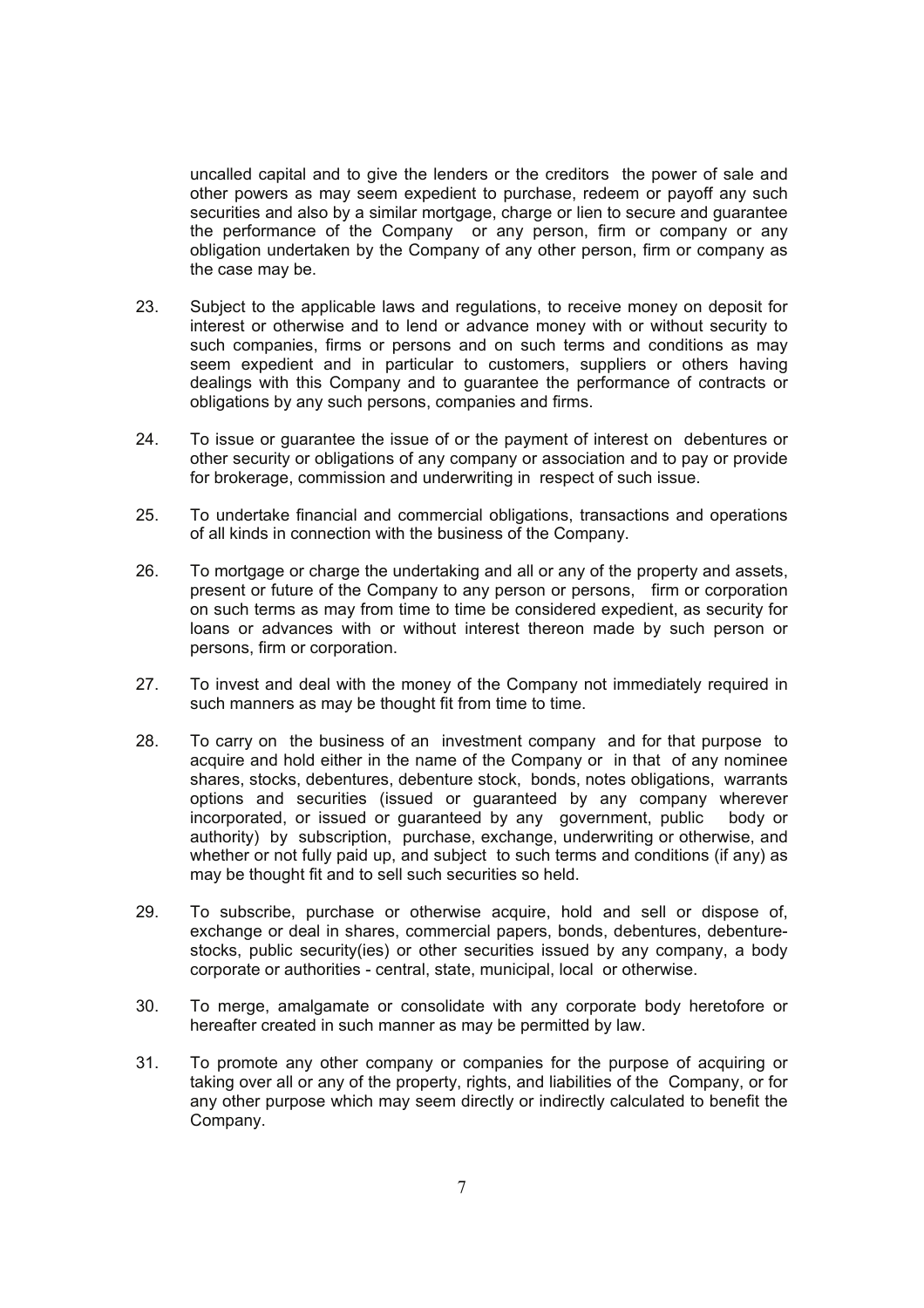- 32. To subscribe to and promote the aims and objects of any society or association having objects similar to all or any of the objects of the Company and to encourage and support any society, association or movement for the development and/or improvement of telecommunications or laws on telecommunications.
- 33. To carry on any business, or branch of a business in India or abroad, which this Company is authorised to carry on, by means or through the agency of any subsidiary Company or Companies, and to enter into arrangements with any such subsidiary Company for taking the profits and bearing the losses of any business or branch so carried on, or for financing any such subsidiary company or guaranteeing its liabilities or to make any other arrangements which may seem desirable with reference to any business or branch so carried on including power, at any time, either temporarily or permanently, to close any such business or branch.
- 34. To acquire and take over all or any part of the business, goodwill, property and other assets and to assume or undertake the whole or any part of the liabilities and obligations of any person, firm, association or corporate body or Government Department carrying on a business which the Company is or may become authorised to carry on, or possessed of property suitable for any purpose of the Company and to pay for the same in cash, shares, stocks, debentures or bonds of the Company, or otherwise and to hold, manage, operate, conduct and dispose of, in any manner, the whole or any part of any such acquisitions and to exercise all the powers necessary or convenient in and about the conduct and management thereof.
- 35. To establish/construct and maintain or wind-up branch offices and/or new offices in India and abroad as may be considered necessary to protect and promote the interest of the Company.
- 36. To form, establish, incorporate, promote or concur in establishing or promoting any company or companies in India or elsewhere for the purpose of acquiring all or any of the rights, liberties and properties of the company or for any other purpose which may seem directly or indirectly calculated to benefit the Company and to place or guarantee the placing of, underwrite, subscribe for or otherwise acquire all or any other part of the shares, debentures or other securities of any such other company or companies and to cause the Company to be registered or recognised in any part of the world, within and outside India.
- 37. To pay and discharge all or any expenses, costs and disbursements, to pay commissions and to remunerate any person for services rendered or to be rendered in connection with the formation, promotion and flotation of securities of the Company and the underwriting or placing or issue at any time of any securities of the Company or its subsidiaries or of any other person including the costs of advertising, printing and stationery, expenses attendant upon the formation of agencies branches and local board.
- 38. To buy in India or outside India any plants, equipments, stores and auxiliaries which can be advantageously utilised by the Company to attain its objects and carry on operations or business of any nature which the Company from time to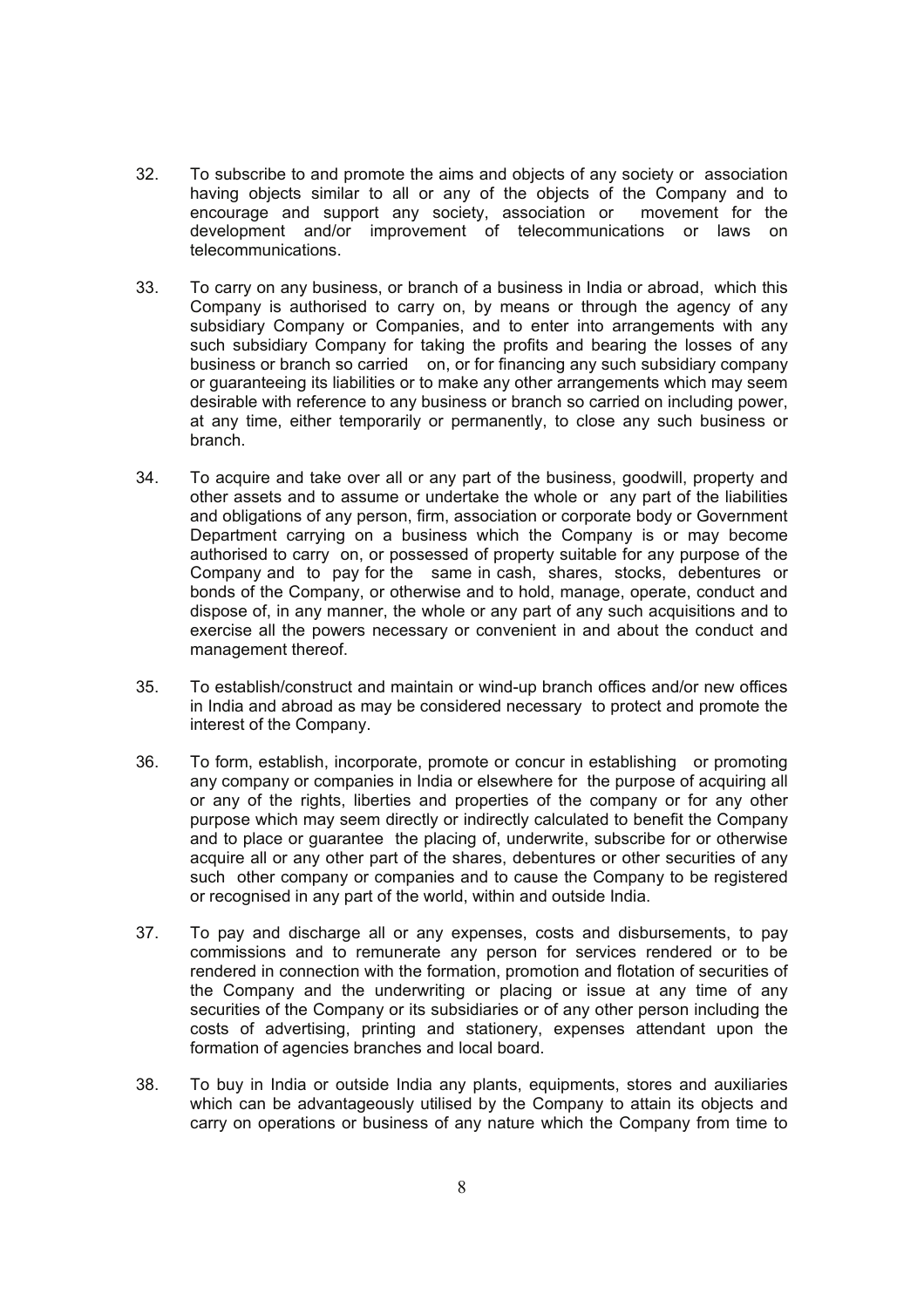time may deem fit or expedient to carry on in connection with its business at any time being conducted.

- 39. To draw, make, accept, endorse, discount, execute, and issue promissory notes, bills of exchange, bills of lading, and other negotiable or transferable instruments.
- 40. To sell, improve, manage, develop, exchange, lease, dispose of, vest, or otherwise deal with all or any part of the property and rights of the Company.
- 41. To apply for, secure, acquire by grant, legislative enactment, assignment, transfer, purchase, or otherwise, and to exercise, carry out, and enjoy any charter, licence, power, authority, franchise, concession, right, or privilege, which any Government or authority or any corporation or other public body may be empowered to grant; and to pay for, aid in, and contribute towards carrying the same into effect; and to appropriate any of the Company's shares, debentures, or other securities and assets to defray the necessary cost, charges and expenses thereof.
- 42. To enter into, make and perform contracts and arrangements of every kind and description, and to sublet any contracts for any lawful purpose with any person, firm, association, corporate body, municipality, body politic, territory, province, state government or colony or dependency thereof, without limit as to amount, and to obtain from any government or authority any rights, privileges, contracts, and concessions which the Company may deem desirable to obtain, and to carry out, exercise or comply with any such arrangements, rights, privileges, contracts and concessions in respect of any of the objects of the Company.
- 43. To insure any property, asset, matter or interest and against any potential liability or loss of the Company or of any other person and the life or health of any person for the benefit of the Company.
- 44. To take or hold mortgages, liens, and charges to secure payment of the purchase price, or any unpaid balance of the purchase price, of any part of the Company's property of whatsoever kind sold by the Company, or any money due to the Company from purchasers and others.
- 45. To receive or pay remuneration, assist and finance in India and/or outside India any industrial undertaking, project or enterprise, whether owned or run by Government, Statutory Body, private company, firm or individual with capital, credit or resources for execution of its work and business by or to the Company.
- 46. To pay for any rights, facilities and property acquired by the Company and to remunerate any person, company, administration, or body whether by cash payment or by allotment of shares, debentures or other securities of the Company credited as paid up in full or in part or otherwise.
- 47. To receive payment for any rights, facilities and property provided by the Company and to receive remuneration from any person, company, administration or body either by cash payment, allotment of share, debentures or other securities.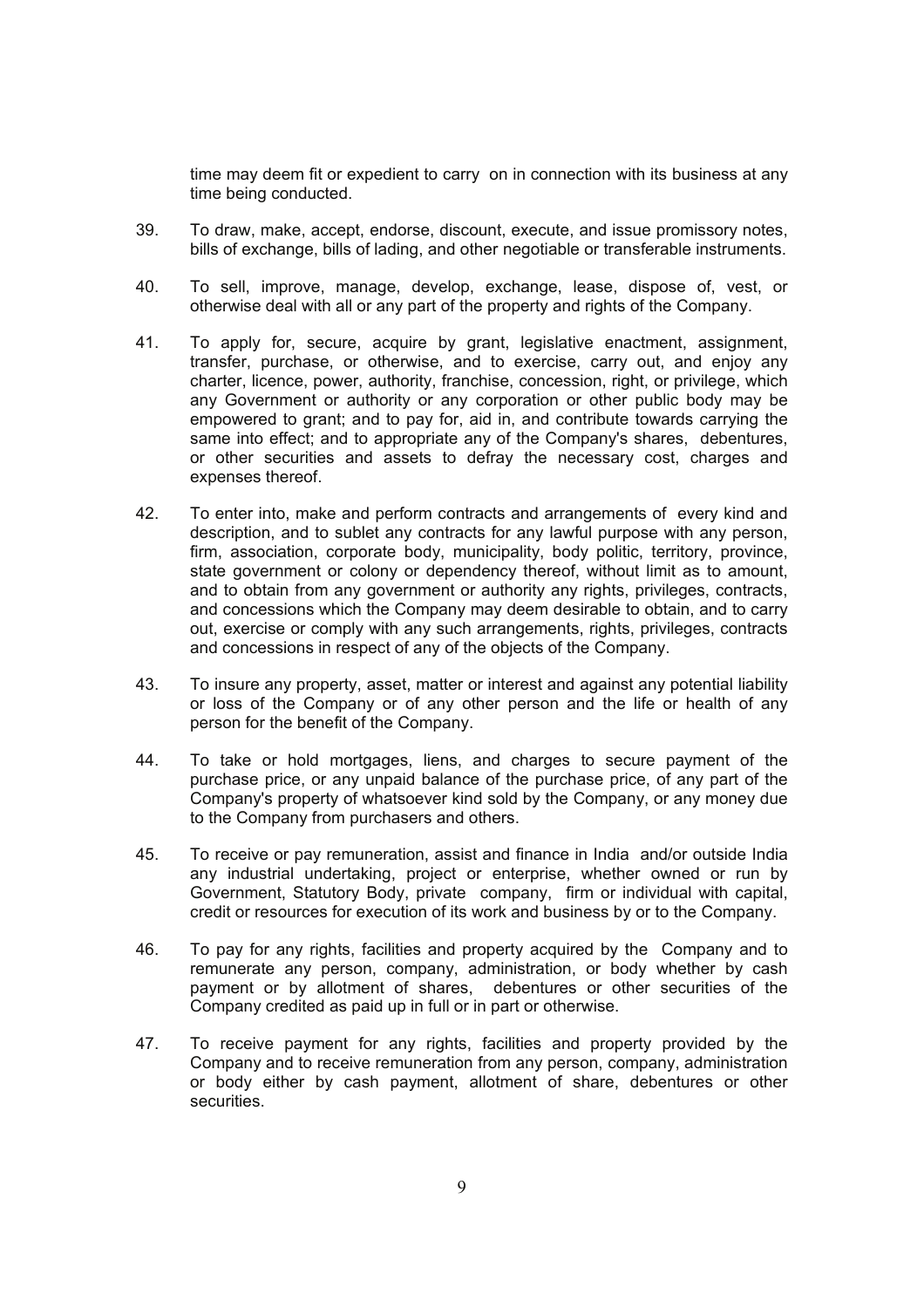- 48. To work in close co-ordination with the BSNL in the matters of :-
	- (a) Implementation of any international obligation of the Government.
	- (b) Implementation of any order and/or directive issued under the Indian Telegraph Act or Rules framed thereunder or under the Telecom Regulatory Authority of India Act, 1997, or Rules and Regulations framed thereunder or any office duly authorised or under any statutory modifications or re-enactment of the said Acts/Rules/Regulations for the time being in force.
- 49. To establish and carry on schools or institutions of learning at or from which employees of the Company and/or the public may obtain education and instruction by post or otherwise in telecommunication, computer and related subiects or in other subiects which may be conducive to obtaining knowledge of or skill in the telecommunication aspects including but not limited to, commercial policies, billing & accounting, and customer related subjects, and/or computer fields and to conduct or supervise the conduct of examinations for the award of certificates, diplomas or degrees in respect thereof.
- 50. To purchase or sell, take or give on lease or licence or in exchange, hire or otherwise acquire or dispose any immovable and/or movable property and any rights or privileges which the Company may think necessary or convenient for the purposes of its business or may enhance the value of any other property of the Company and in particular, any land (freehold, leasehold, or other tenure), buildings, easements, machinery, plant and stock in trade and on any such lands to erect and to lend/advance money for the erection of buildings, factories, sheds, godown or other structures for the works, for purposes of the Company and also for the residence and amenity of its employees, staff and other workmen and erect and install machinery and plant and other equipment deemed necessary or convenient or profitable for the purposes of the company.
- 51. To exchange, sell, convey, assign or let on lease or grant licence for the whole or any part of the Company's immovable properties and to accept as consideration or in lieu thereof other land or cash or Government securities, or securities guaranteed by Government or shares in joint stock companies or partly the one and partly the other or such other property or securities as may be determined by the Company and to take back or re-acquire any property so disposed of by repurchasing or obtaining a licence or lease for such price or prices and on such terms and conditions as may be agreed upon.
- 52. To purchase, manufacture or otherwise acquire and to hold, own, invest, trade and deal in, mortgage, pledge, assign, sell, transfer or otherwise dispose of goods, equipment, machinery, wares, merchandise and personal property or every class and description and to transport the same in any manner.
- 53. To provide for fees as may be prescribed from time to time, residential and/or resting accommodation, medical and welfare facilities for the employees of the Company and in connection therewith to afford to such persons, facilities and conveniences as may be necessary.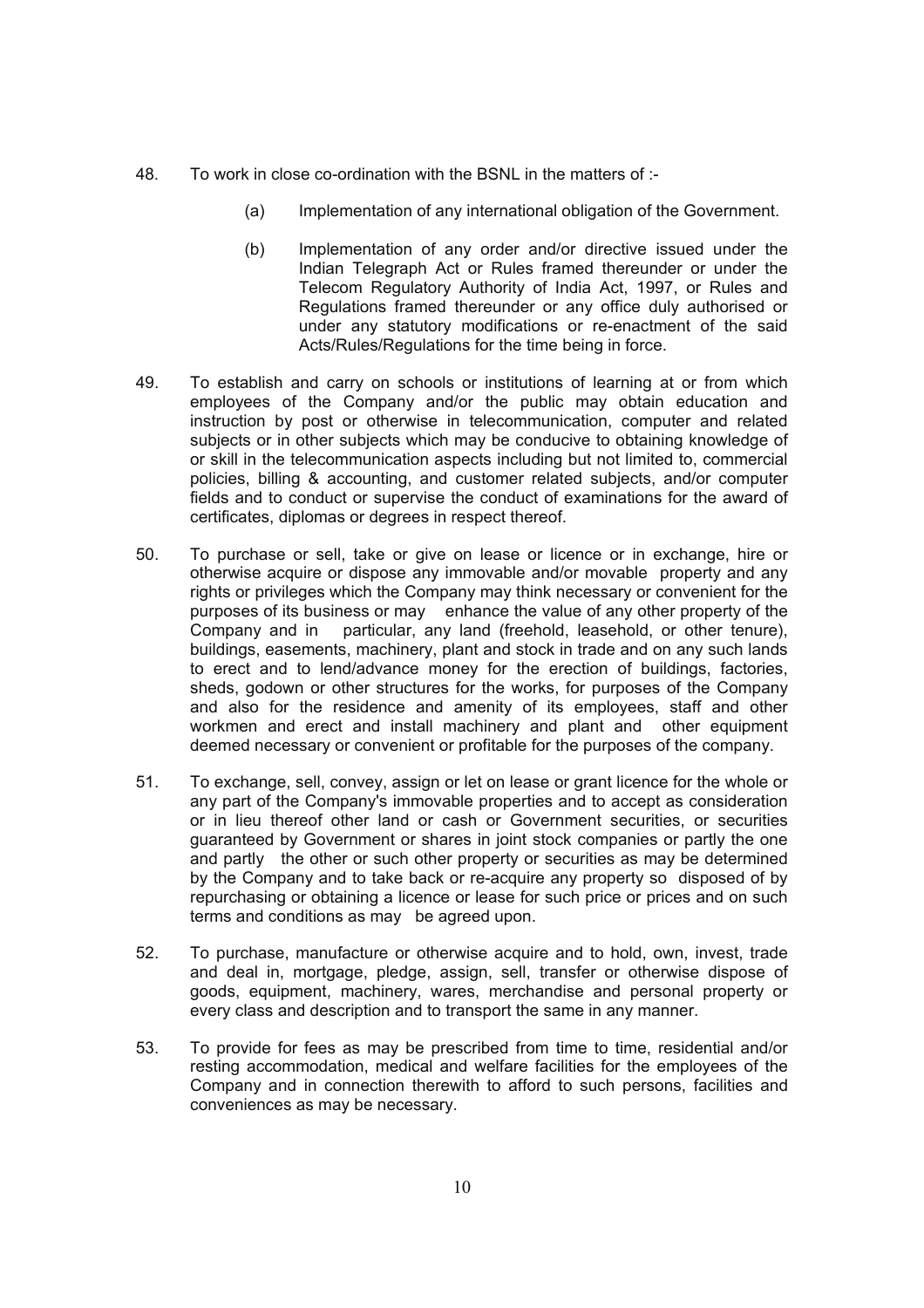- 54. To establish and maintain or procure the establishment and maintenance of any contributory provident funds, contributory or non-contributory pension or superannuation funds for the benefit of, and give or procure the giving of donations, gratuities, pension, bonus, annuities or other allowances or emoluments to any persons who are or were at any time in the employment and/or service of the Company, or of any Company which is a subsidiary of the Company or is allied to or associated with the Company or with any such subsidiary Company or who are or were at any time the Directors or officers or staff of the Company or of any such other company as aforesaid, and the employees or ex- employees of the Company or Government Department formerly engaged in any business acquired by the Company and the wives, widows, families and dependants of any such persons, and also establish and subsidies and subscribe to any charitable or public object, institutions, society, associations, clubs or funds and by providing or subscribing or contributing towards places of instruction and recreation, hospitals and dispensaries, medical and other attendance and by building or contributing to the building of houses, dwellings, calculated to the benefit of or to advance the interests and well being of the Company or of any such other Company or Department as aforesaid or its employees and to make payment to or towards the insurance of any such person as aforesaid and to any of the matters aforesaid either alone or in conjunction with any such other company aforesaid.
- 55. To create any depreciation fund, reserve fund, sinking fund or any other special fund, whether for depreciation or for repairing, improving, extending or maintaining any of the property of the Company or for any other purpose conducive to the interests of the Company.
- 56. To carry out all or any of the objects of the Company and do all or any of the above things in any part of the world and either as principal, agent, contractor, or trustee, or otherwise, and by or through trustees, agents, contractors, it subsidiaries or otherwise, and either alone or in conjunction with others.
- 57. To generally do and perform all the above acts and such other things as may be deemed incidental or conducive to the attainment of the above objects or of any of them or any allied objects or which may advantageously or conveniently be combined with the business of the company in a profitable way.
- 58. To buy, sell, manufacture and deal in minerals, plant, machinery, implements, conveniences, provisions and things capable of being used in connection with or required by workmen and other employed by the Company or in connection with the business of the Company.
- 59.. To purchase, create, generate, or otherwise acquire, use, sell or otherwise dispose of electric current and electric steam and water power of every kind and description and to sell, supply or otherwise dispose of light, heat and power of every kind and description.
- 60. To subscribe or guarantee money for any national, charitable, benevolent, public, general or useful object or for any exhibition, or for any purpose which may be considered likely directly or indirectly to further the objects of the Company or the interests of its members.